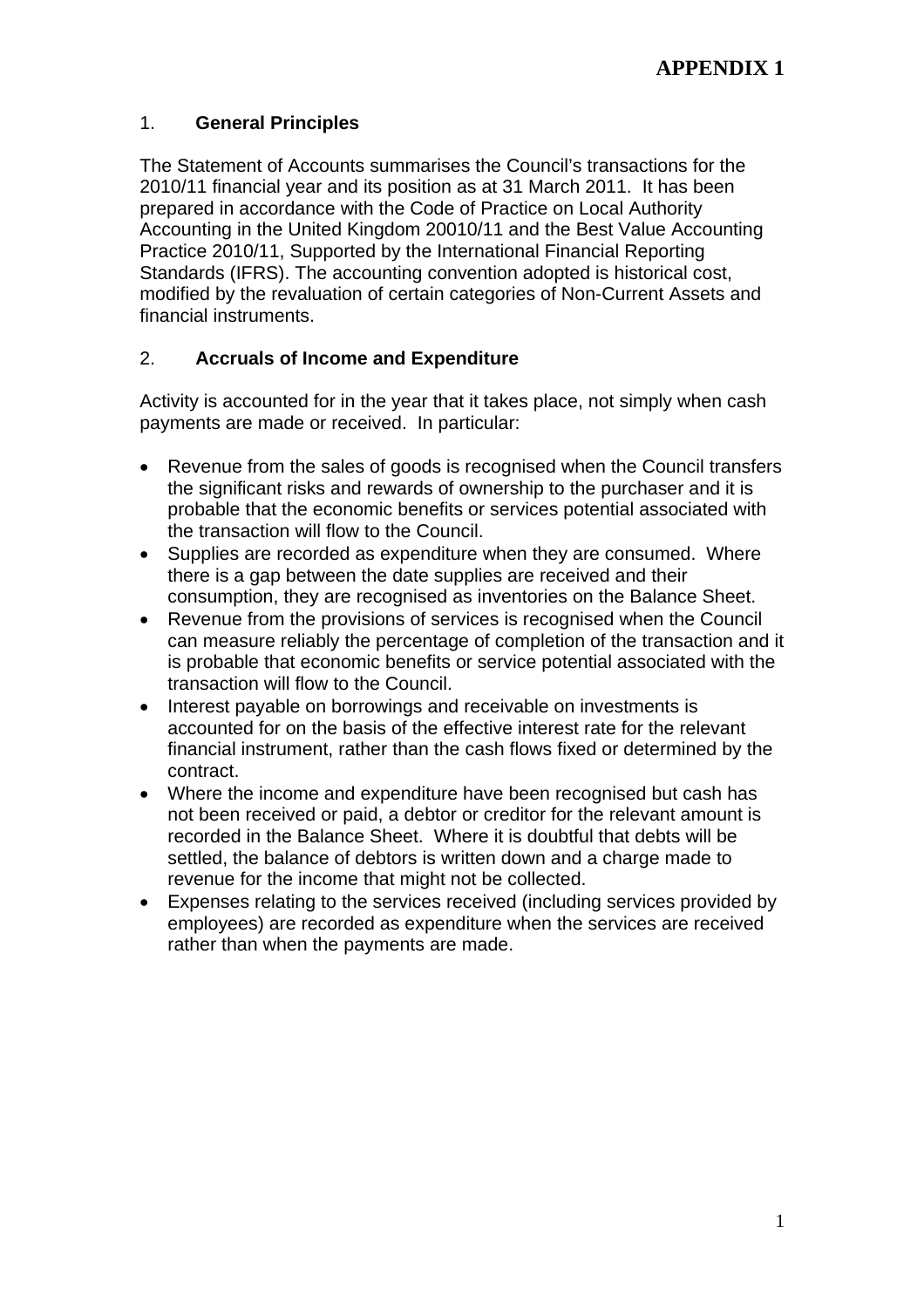# 3. **Cash and Cash Equivalents**

Cash is represented by cash in hand and deposits with financial institutions repayable without penalty on notice of not more than 24 hours.

Cash equivalents are investments that mature in a specified period of no more than 3 months, or less from the date of acquisition. They are readily convertible to known amounts of cash with insignificant risk of change in value.

In the Cash Flow Statement, cash and cash equivalents are shown net of bank overdrafts that are repayable on demand and form an integral part of the Council's cash management.

## 4. **Exceptional Items**

When items of income and expense are material, their nature and amount is disclosed separately, either on the face of the Comprehensive Income and Expenditure Statement or in the notes to the accounts. The significance of the items to the understanding of the Council's financial performance dictates where the items are disclosed.

### 5. **Prior Period Adjustments, Changes in Accounting Policies and Estimates and Errors**

Prior period adjustments may arise as a result of a change in accounting policies or to correct a material error. Changes in accounting estimates are accounted for in the current and future years, but do not give rise to a prior period adjustment.

Changes in accounting policies are only made when required by proper accounting practices or the change provides more reliable or relevant information about the effect of transactions, other events and conditions on the Council's financial position or financial performance. Where a change is made, it is applied retrospectively (unless stated otherwise) by adjusting opening balances and comparative amounts for the prior period as if the new policy had always been applied.

Material errors discovered in prior period figures are corrected retrospectively by amending opening balances and comparative amounts for the prior period.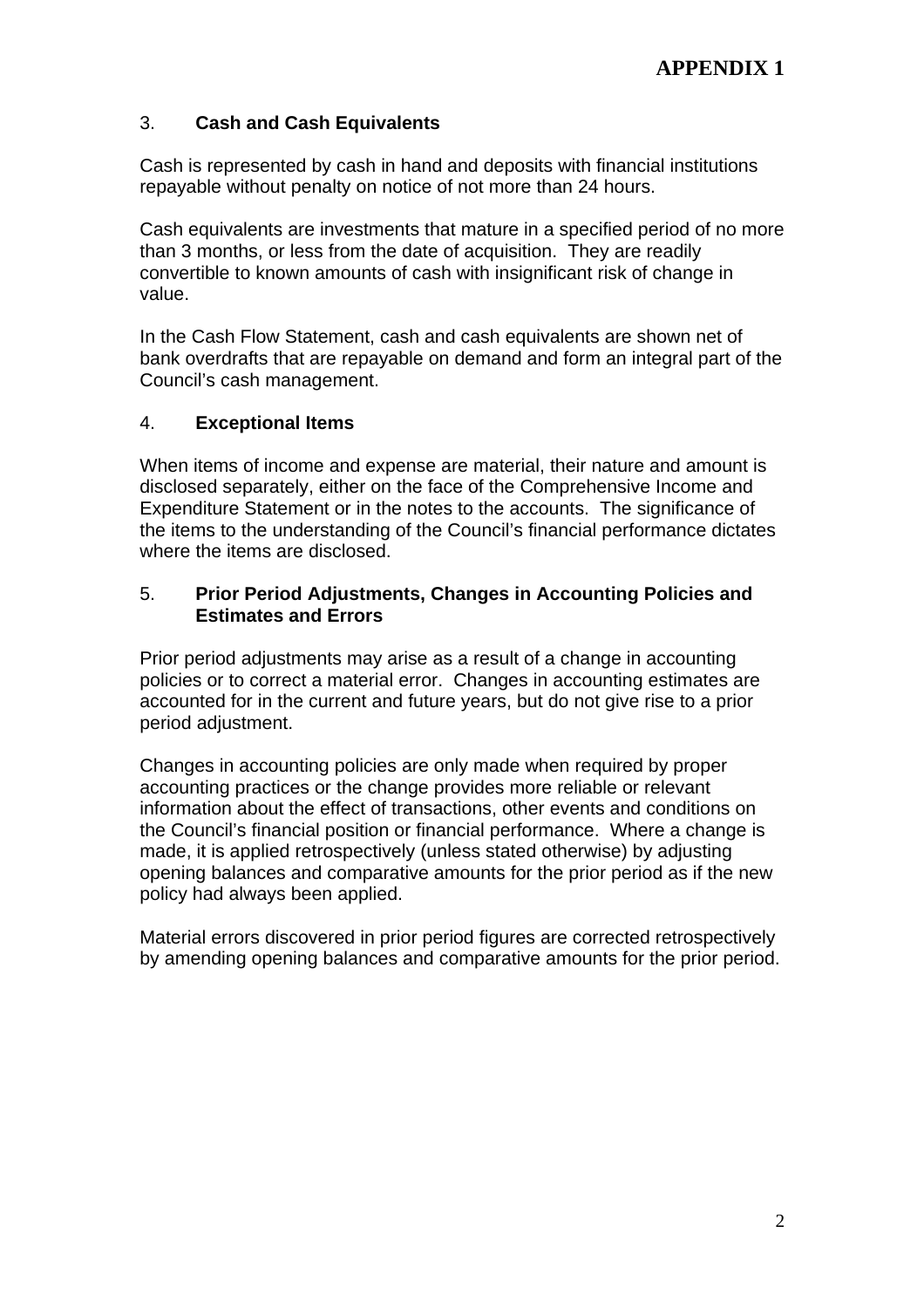# 6. **Charges to Revenue for Fixed Assets**

Service revenue accounts, support services and trading accounts are debited with the following amounts to record the real cost of holding fixed assets during the year:

- Depreciation attributable to the assets used by the relevant service.
- Revaluation and impairment losses on assets used by the service where they no accumulated gains in the revaluations reserve against which the loss can be written off.

The Council is not required to raise Council Tax to cover depreciation, impairment losses or amortisations. However, it is required to make an annual provision from the revenue to contribute towards the reduction in its overall borrowing requirement (equal to either an amount calculated on a prudent basis determined by the council in accordance with statutory guidance). Depreciation, impairment losses and amortisations are, therefore, replaced by the contribution in the General Fund Balance of Minimum Revenue Provision (MRP), by way of an adjusting transaction with the Capital Adjustment Account in the Movement in Reserves Statement for the difference between the two.

# 7. **Employee Benefits**

## *Benefits Payable during Employment*

Short Term employee benefits are those due to be settled within 12 months of the year-end. They include such benefits as wages and salaries, annual leave, sick pay and car allowances. These are for current employees and are recognised as expense for services in the year in which employees render service to the Council. An accrual is made for the cost of holiday entitlements, including annual leave, time off in lieu and flexi time earned by employees but not taken before the year-end which employees can carry forward into the next financial year. The accrual is made at the wage or salary rate applicable in the following accounting year, being the period in which the employee takes the benefit. The accrual is charged to the Surplus or Deficit on the Provision of Services, but then reversed out through the Movement in Reserves Statement so that holiday benefits are charged to revenue in the financial year in which the holiday absence occurs.

#### *Termination Benefits*

Termination Benefits are amounts payable as a result of a decision by the Council to terminate employment of employees before the normal retirement date, or an employee's decision to accept voluntary redundancy. These are charged on an accruals basis to the relevant service line of the Comprehensive Income and Expenditure Statement, when the Council is clearly committed to the termination of employment.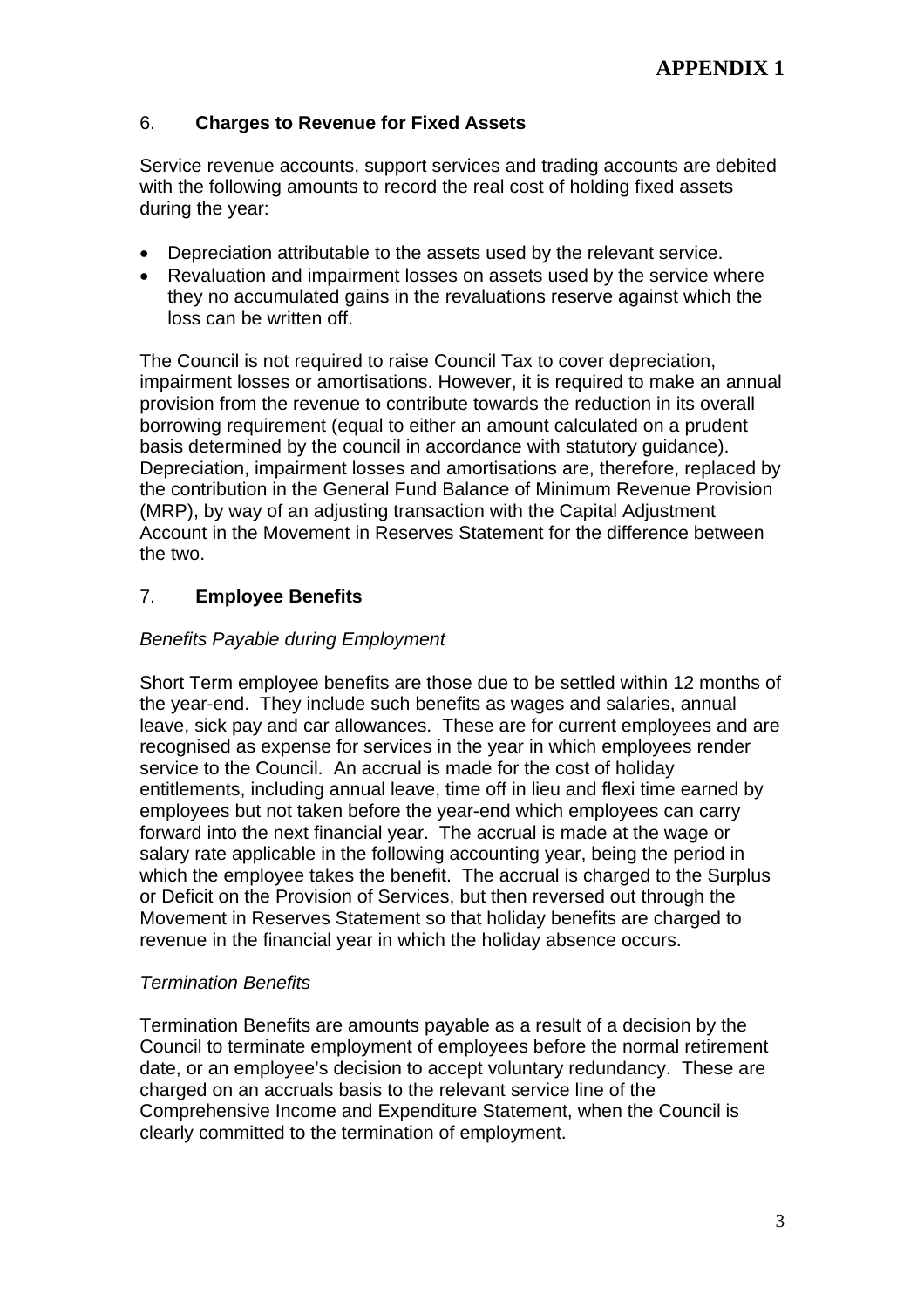Where termination benefits involve the enhancement of pensions, statutory provisions require the General fund balance to be charged with the amount payable by the Council to the pension fund in the year, not the amount calculated according to accounting standards. In the Movement in Reserves Statement appropriations are required to and from the Pensions reserve to remove the notional debits and credits for pension enhancement termination benefits and replace them with debits for the cash paid to the pension Fund and any such amounts payable but unpaid at the year-end.

## *Post Employment Benefits*

Employees of the Council are entitled to be members of the Local Government Pension Scheme, administered by Derbyshire County Council. This scheme provides defined benefits to members (retirement lump sums and pensions), earned as Council employees.

The Local Government Pension Scheme is accounted for as a Defined Benefits Scheme:

- The liabilities of the Derbyshire County Council Pension Scheme attributable to the Council are included in the Balance Sheet on an actuarial basis using the projected unit method. This means there is an assessment of the future payments that will be made in relation to retirement benefits earned to date by employees, based on assumptions about mortality rates, employee turnover rates, etc, and projections of projected earnings for current employees.
- Liabilities are discounted to their value at current prices using a discount rate based on the indicative rate on long-term redemption yields available on AA rated corporate bonds.
- The assets of the Derbyshire County Council Pension Fund attributable to the Council are included in the Balance Sheet at their fair value:
	- Quoted securities mid market value.
	- Unquoted securities professional estimate.
	- Unitised securities average of the bid and offer rates.
	- Property market value.
- The change in the net pensions liability is analysed into seven components:
	- Current service cost the increase in liabilities as result of years of service earned this year, allocated in the Comprehensive Income and Expenditure Statement to the revenue accounts of services for which the employees worked.
	- Past service cost the increase in liabilities arising from current year decisions whose effect relates to years of service earned in earlier years, debited to the Surplus or Deficit on the Provision of Services in the Comprehensive Income and Expenditure Statement as part of Non Distributed Costs.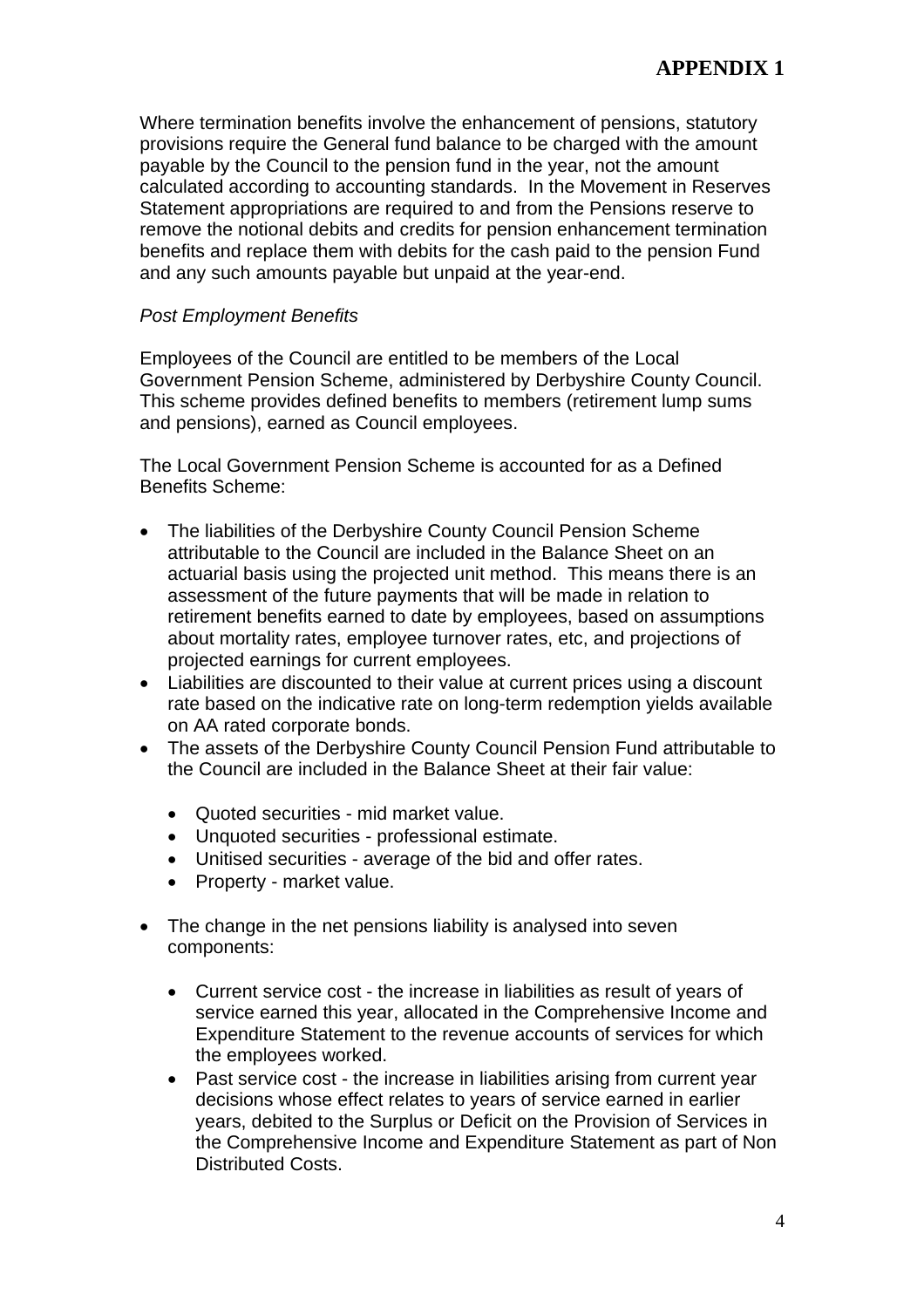- Interest cost the expected increase in the present value of liabilities during the year as they move one year closer to being paid, debited to the Finance and Investment Income and Expenditure line in the Comprehensive Income and Expenditure Statement.
- Expected return on assets the annual investment return on the fund assets attributed to the Council, based on an average of the expected long-term return, credited to Finance and Investment Income and Expenditure line in Comprehensive Income and Expenditure Statement.
- Gains or losses on settlements and curtailments the result of actions to relieve the Council of liabilities or events that reduce the expected future service or accrual of benefits of employees, debited or credit to the Surplus or Deficit on the Provision of Services in the Comprehensive Income and Expenditure Statement as part of Non Distributed Costs.
- Actuarial gains and losses changes in the net pensions liability that arise because events have not coincided with assumptions made at the last actuarial valuation or because the actuaries have updated their assumptions, debited to the Pensions Reserve.
- Contributions paid to the Derbyshire County Council Pensions Fund cash paid as employer's contributions to the pensions fund in the settlement of liabilities; are not accounted as an expense.

In relation to retirement benefits, statutory provisions require the General Fund Balance to be charged with the amount payable by the Council to the Pension Fund, not the amount calculated according to the relevant accounting standards. In the Movement in Reserves Statement, this means that there are appropriations to and from the Pensions Reserve to remove the notional debits and credits for retirement benefits and replace them with debits for the cash paid to the Pension Fund and any amounts payable to the fund but unpaid at the year-end. The negative balance that arises on the pensions reserve thereby measures the beneficial impact to the General Fund of being required to account for retirement benefits on the basis of cash flow rather than as benefits earned by the employees.

#### *Discretionary Benefits*

The Council also has restricted powers to make discretionary awards of retirement benefits in the event of early retirements. Any liabilities estimated to arise as a result of an award to any member of staff are accrued in the year of the decision to make the award and accounted for using the same policies as are applied to the Local Government Pension Scheme.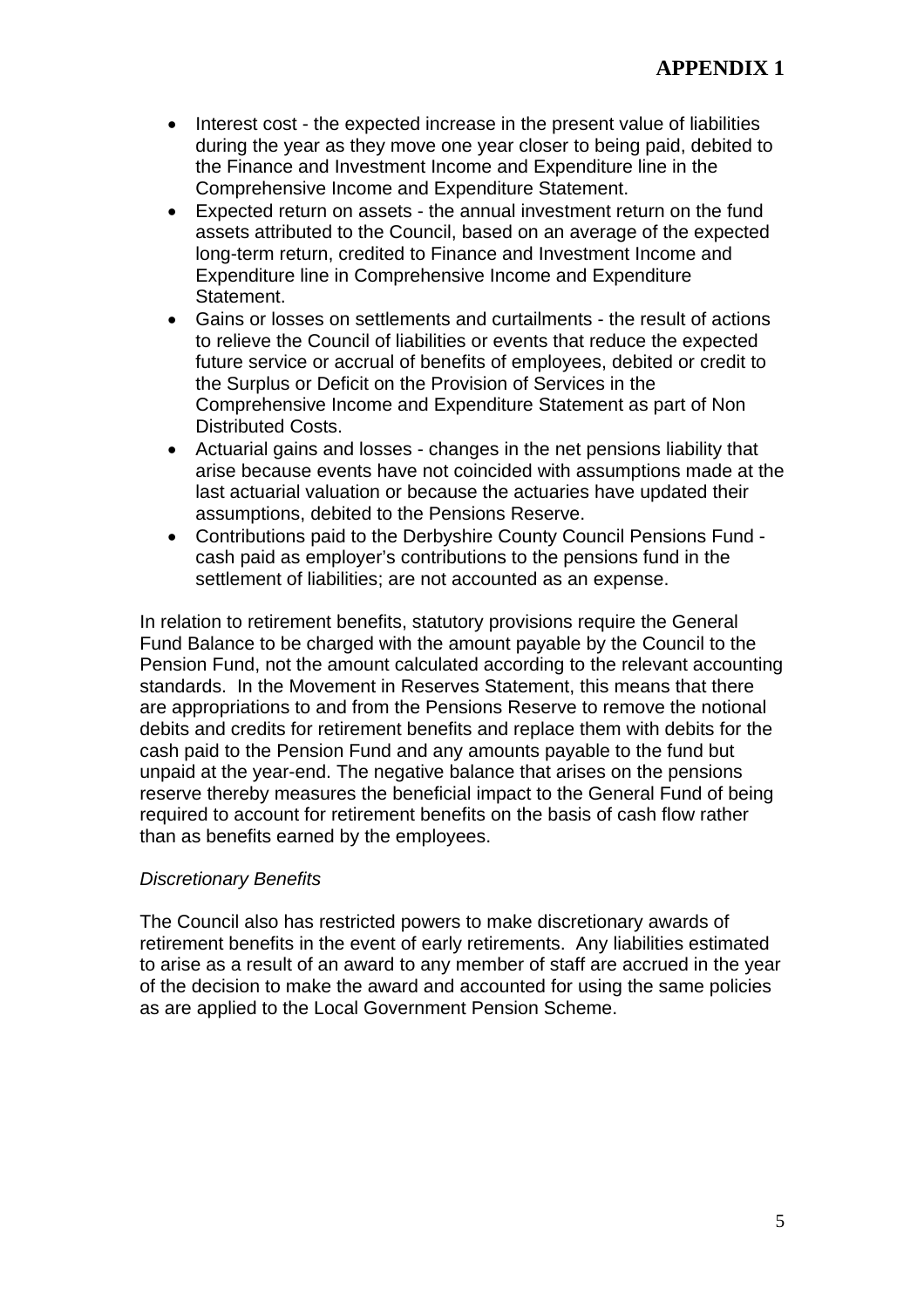# 8. **Events after the Balance Sheet Date**

Events after the Balance Sheet date are those events, both favourable and unfavourable that occurs between the end of the reporting period and the date when the Statement of Accounts is authorised for issue. Two types of event can be identified: -

- Those that provide evidence of conditions that existed at the end of the reporting period; the Statement of Accounts is adjusted to reflect such events.
- Those that are indicative of conditions that arose after the reporting period, the Statement of Accounts is not adjusted to reflect such events, but where a category of events would have a material effect, disclosure is made in the notes of the nature of the events and their estimated financial effect.

Events taking place after the date of authorisation for issue are not reflected in the Statement of Accounts.

# 9. **Financial Instruments**

## *Financial Liabilities*

Financial Liabilities are recognised on the Balance Sheet when the Council becomes a party to the contractual provisions of a financial instrument and are initially measured at fair value and carried at their amortised cost. Annual charges to the Financing and Investment Income and Expenditure line in the Comprehensive Income and Expenditure Statement for interest payable are based on the carrying amount of the liability, multiplied by the effective rate for the instrument. For most of the borrowings that the Council has, this means that the amount presented in the Balance Sheet is the outstanding principle. Interest charged to the Income and Expenditure Account is the amount payable for the year in the loan agreement.

# *Financial Assets*

Financial Assets relevant to the Council relate to loans and receivables; assets fixed or determinable payments but are not quoted in an active market. Loans and receivables are initially measured at fair value and carried at their amortised cost. Annual credits to the Financing and Investment Income and Expenditure line in the Comprehensive Income and Expenditures Statement for interest receivable are based on the carrying amount of the asset multiplied by the effective rate of interest for the instrument. For most of the loans that the Council has made, this means that the amount presented in the Balance Sheet is the outstanding principal receivable for the year in the loan agreement.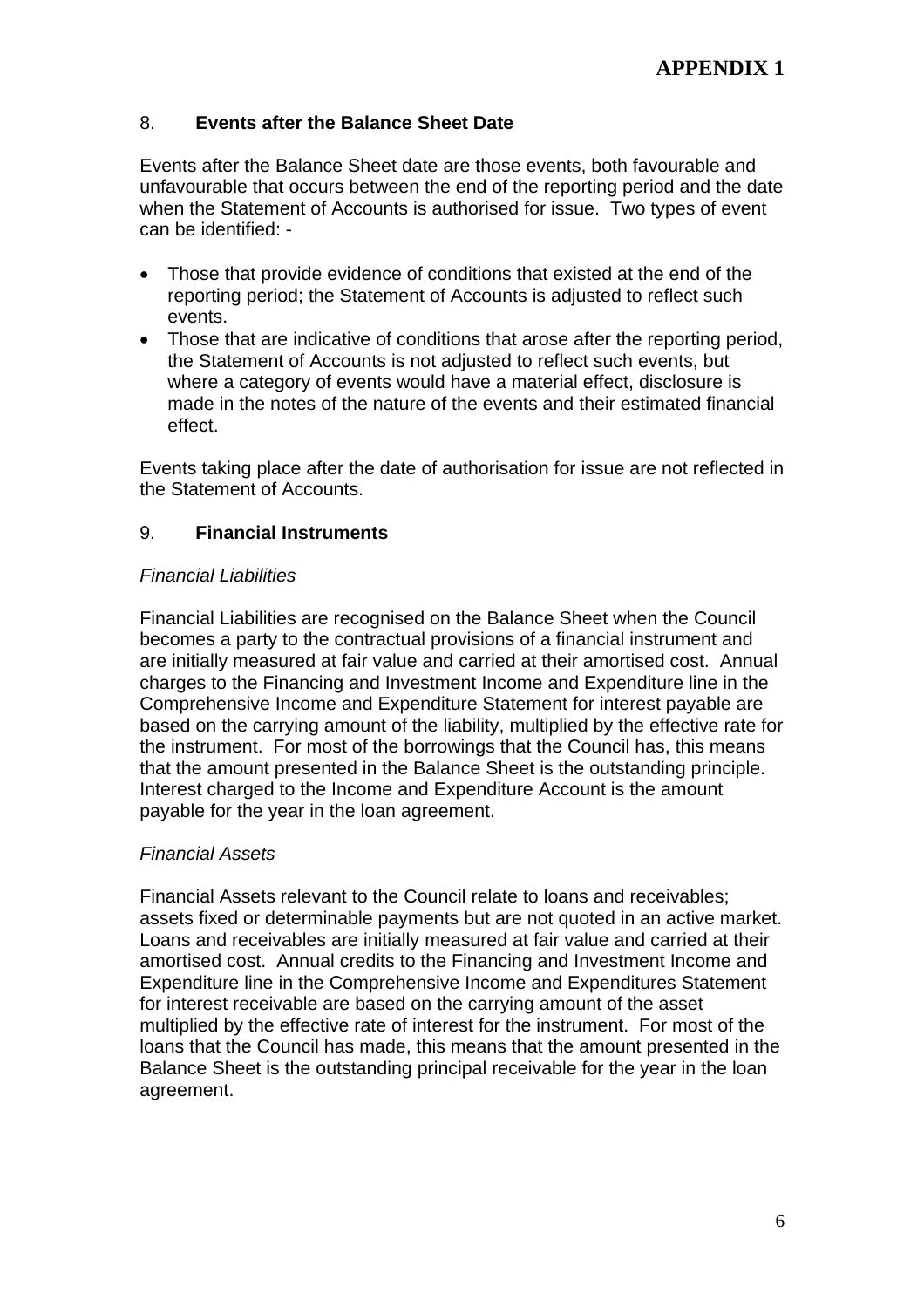# 10. **Government Grants and Contributions (Revenue)**

Whether paid on account, by instalments or in arrears, Government grants and third party contributions and donations are recognised as due to an authority when there is reasonable assurances that the: -

- Council will comply with the conditions attached to the payments; and
- grants or contributions will be received

Amounts recognised as due to the Council are not credited to the Comprehensive Income and Expenditure Statement until conditions attached to the grant or contribution have been satisfied. Conditions are stipulations that specify that the future economic benefits or service potential embodied in the asset acquired using the grant or contribution are required to be consumed by the recipient as specified, or future economic benefits or service potential must be returned to the transferor.

Monies advanced as grants and contributions for which conditions have not been satisfied are carried in the Balance sheet as creditors. When conditions are satisfied, the grant or contribution is credited to the relevant service line (attributable revenue grants and contributions) or Taxation and Non-specific Grant Income (non-ring fenced revenue grants and all capital grants) in the Comprehensive Income and Expenditure Statement.

Where capital grants are credited to the Comprehensive Income and Expenditure Statement, they are reversed out of the General Fund Balance in the Movement in Reserves Statement. Where the grant has yet to be used to finance capital expenditure, it is posted to the Capital Grants Unapplied reserve. Where it has been applied, it is posted to the Capital Adjustment Account. Amounts in the Capital Grants Unapplied reserve are transferred to the Capital Adjustment Account once they have been applied to fund capital expenditure.

#### *Area Based Grant*

Area Based Grant (ABG) is a general grant allocated by central government directly to local authorities as additional revenue funding. ABG is non-ring fenced and is credited to Taxation and Non-Specific Grant Income in the Comprehensive Income and Expenditure Statement.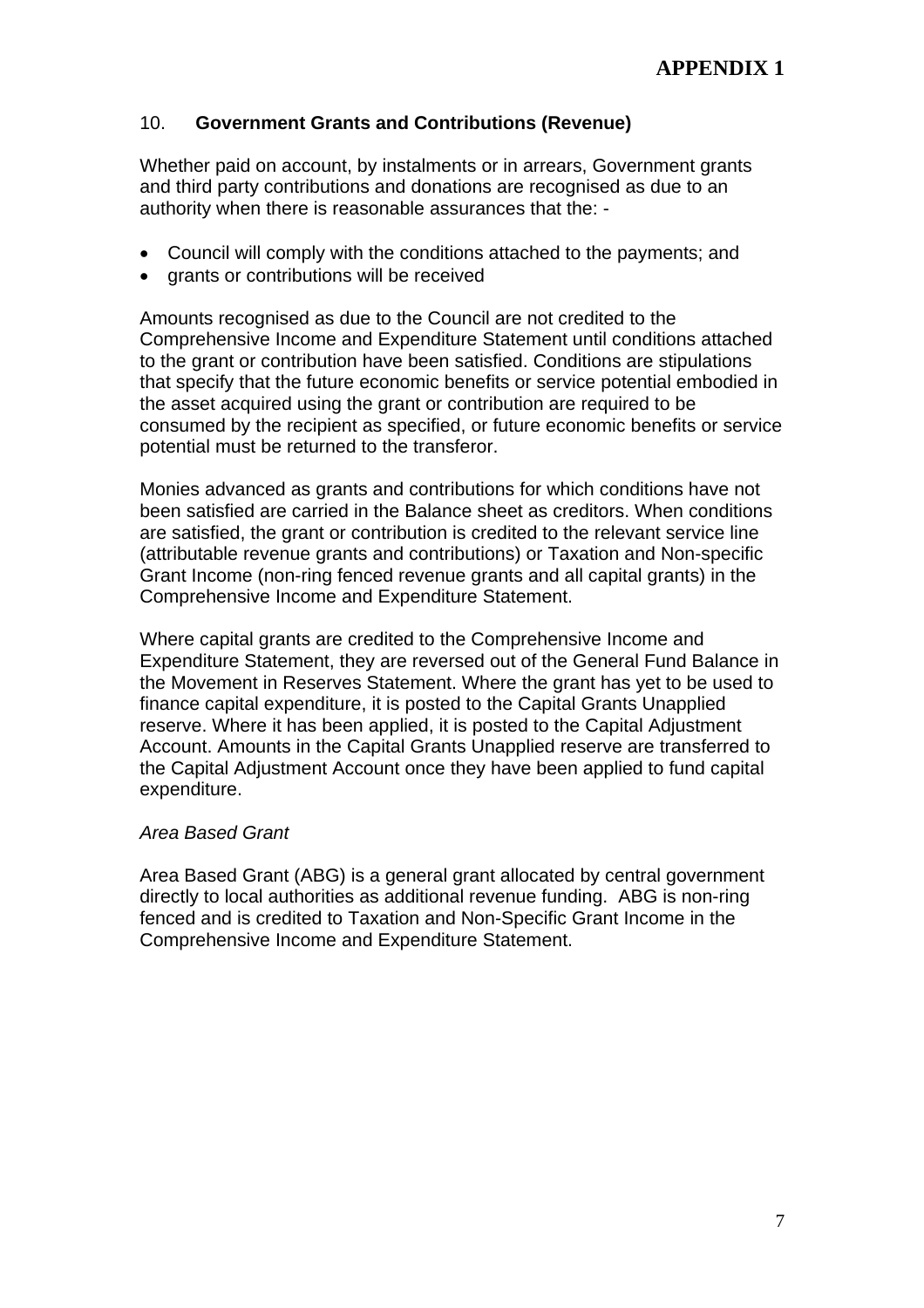# 11. **Inventories and Long Term Contracts**

Inventories are included in the Balance Sheet at the lower of cost and net realisable value. The majority of the Council's inventory is used in the delivery of services, the cost of which is assigned using replacement cost.

Long-term contracts are accounted for on the basis of charging the surplus or Deficit on the provision of services with the value of works and services received under the contract during the financial year.

# 12. **Investment Property**

Investment properties are those that are solely used to earn rentals and/or capital appreciation. The definition is not met if the property is used in any way to facilitate the delivery of services or production of goods or is held for sale.

Investment properties are measured initially at cost and subsequently at fair value, based on the amount at which the asset would be exchanged between knowledgeable parties at arm's-length. Properties are not depreciated but are revalued annually according to market conditions at the year-end. Gains and losses on revaluation are posted to the Financing and Investment Income and Expenditure line in the Comprehensive Income and Expenditure Statement. The same treatment is applied to gains and losses on disposals.

Rentals received in relation to investment properties are credited to the Financing and Investment Income line and result in a gain for the General Fund Balance. However, revaluation and disposal gains and losses are not permitted by statutory arrangements to have an impact on the General Fund Balance. The gains and losses are therefore reversed out of the General Fund Balance in the Movement in Reserve Statement and posted to the Capital Adjustment Account and (for any sale proceeds greater than £10,000) the Capital Receipts Reserve.

# 13. **Jointly Controlled Operations and Joint Controlled Assets**

Jointly controlled operations are activities undertaken by the Council in conjunction with other ventures that involve the use of the asset resources of the ventures rather than the establishment of a separate entity. The Council recognises on its Balance Sheet the assets that it controls and the liabilities that it incurs and debits and credits the Comprehensive Income and Expenditure Account with the expenditure its incurs and the share of income it earns from the activity of the operation.

Jointly controlled assets are items of property, plant or equipment that are jointly controlled by the Authority and other ventures, with the assets being used to obtain benefits for the ventures. The joint venture does not involve the establishment of a separate entity. The Council accounts for only its share of the jointly controlled asset, the liabilities and expenses that it incurs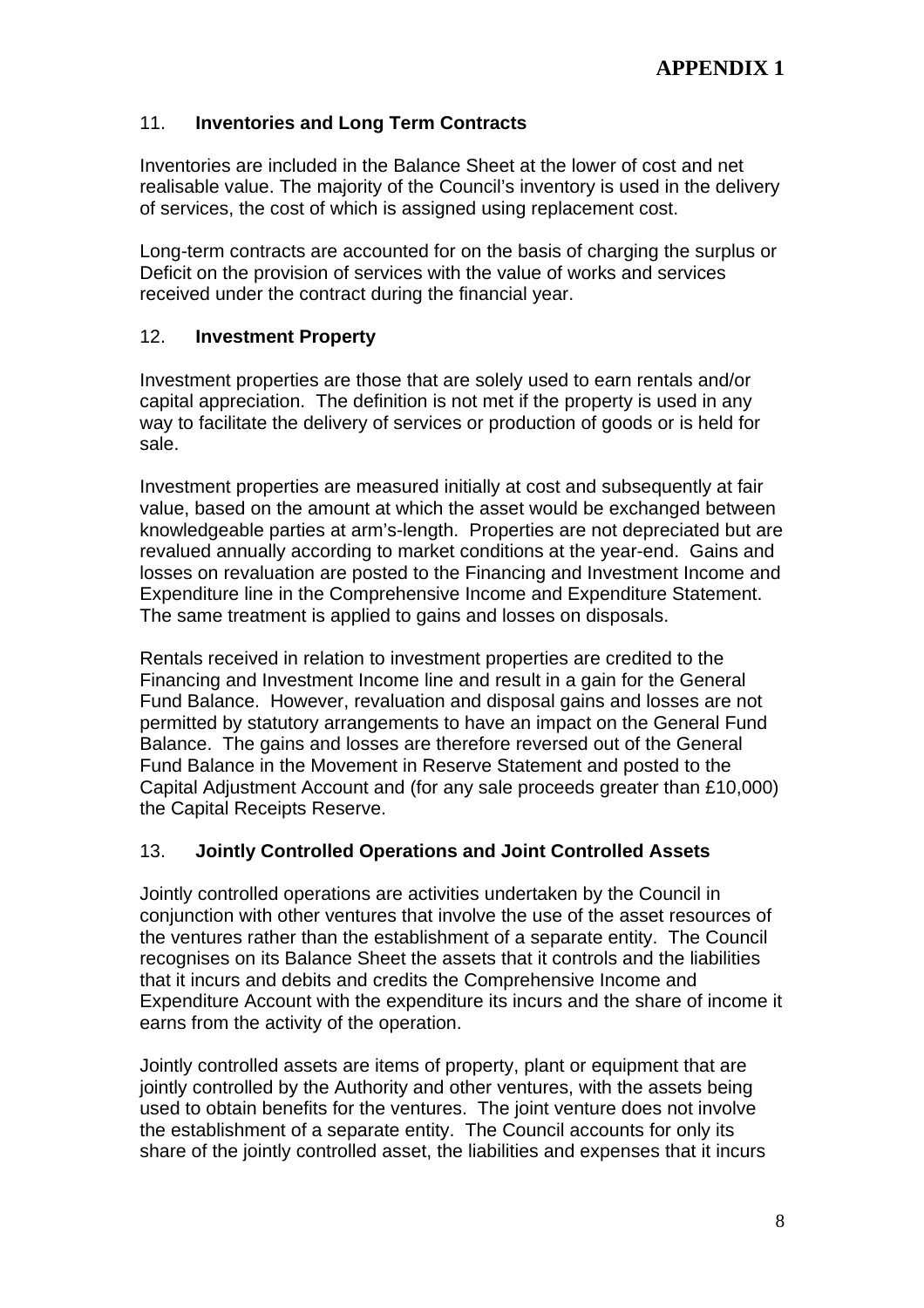on its behalf or jointly with others in respect of its interest in the joint venture and income that it earns from the venture.

#### 13. **Leases**

Leases are classified as finance leases where the terms of the lease transfer substantially the entire risks and rewards incidental to ownership of the property, plant or equipment from the lessor to the lessee. All other leases are classified as operating leases.

Where a lease covers both land and buildings, the land and buildings elements are considered separately for classification.

Arrangements that do not have the legal status of a lease but convey a right to use an asset in return for payment are accounted for under this policy where fulfilment of the arrangement is dependent on the use of specific assets.

#### *Operating Leases - The Council as a Lessee*

Rental paid under operating leases are charged to the Comprehensive Income and Expenditure Statement as an expense of the service benefiting from use of the leased property, plant or equipment. Charges are made on a straight-line basis over the life of the lease, even if this does not match the pattern of payments (e.g. there is a rent free period at the commencement of the lease).

#### *Operating Leases - The Council as a Lessor*

Where the Council grants an operating lease over a property or an item of plant or equipment, the asset is retained in the Balance Sheet. Rental Income is credited to the Other Operating Expenditure line in the Comprehensive Income and Expenditure Statement. Credits are made on straight-line basis over the life of the lease, even if this does not match the pattern of payments (e.g. there is a premium paid at the commencement of the lease). Initial direct costs incurred in negotiating and arranging the lease are added to the carrying amount of the relevant asset and charged as an expense over the lease term on the same basis as rental income.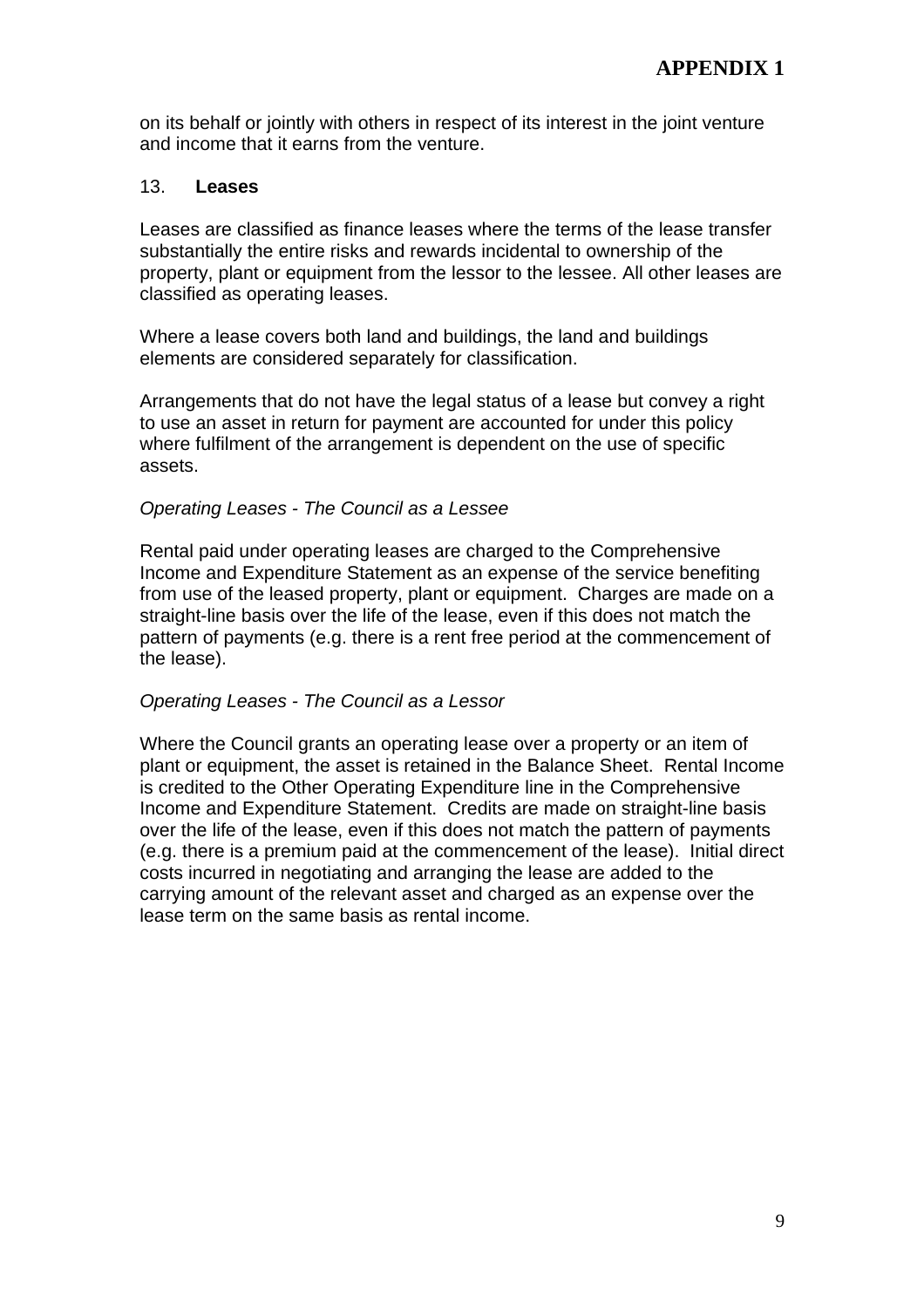# 14. **Overheads and Support Services**

The costs of overheads and support services are charged to those that benefit from the supply or service in accordance with the costing principles of the CIPFA Best Value Accounting Code of Practice 2010/11 (BVACOP). The total absorption costing principle is used — the full cost of overheads and support services are shared between users in proportion to the benefits received, with the exception of:

- Corporate and Democratic Core costs relating to the Council's status as a multi-functional, democratic organisation.
- Non-Distributed Costs the cost of discretionary benefits awarded to employees retiring early and impairment losses chargeable on Assets held for sale.

These two categories are defined in BVACOP and accounted for as separate headings in the Comprehensive Income and Expenditure statement, as part of Net expenditure on continuing Services.

# 15. **Property, Plant and Equipment**

Assets that have physical substance and are held for use in the production or supply of goods or services, for rental to others, or for administration purposes and that are expected to be used in more than one financial year are classified as Property, Plant and Equipment.

#### *Recognition*

Expenditure on the acquisition, creation or enhancement of, Property, Plant or Equipment is capitalised on an accruals basis, provided that it is probable that the future economic benefits or service potential associated with the item will flow to the Council and the cost of the item can be measured reliably. Expenditure that maintains but does not add to an asset's potential to deliver future economic benefits or service potential (i.e. repairs and maintenance) is charged as an expense when it is incurred.

#### *Measurement*

Assets are initially measured at cost, comprising: -

- The purchase price.
- Any cost attributable to bringing the asset to the location and condition necessary for it to be capable of operating in the manner intended by management.

The Council dose not capitalise borrowing costs incurred whilst assets are under construction.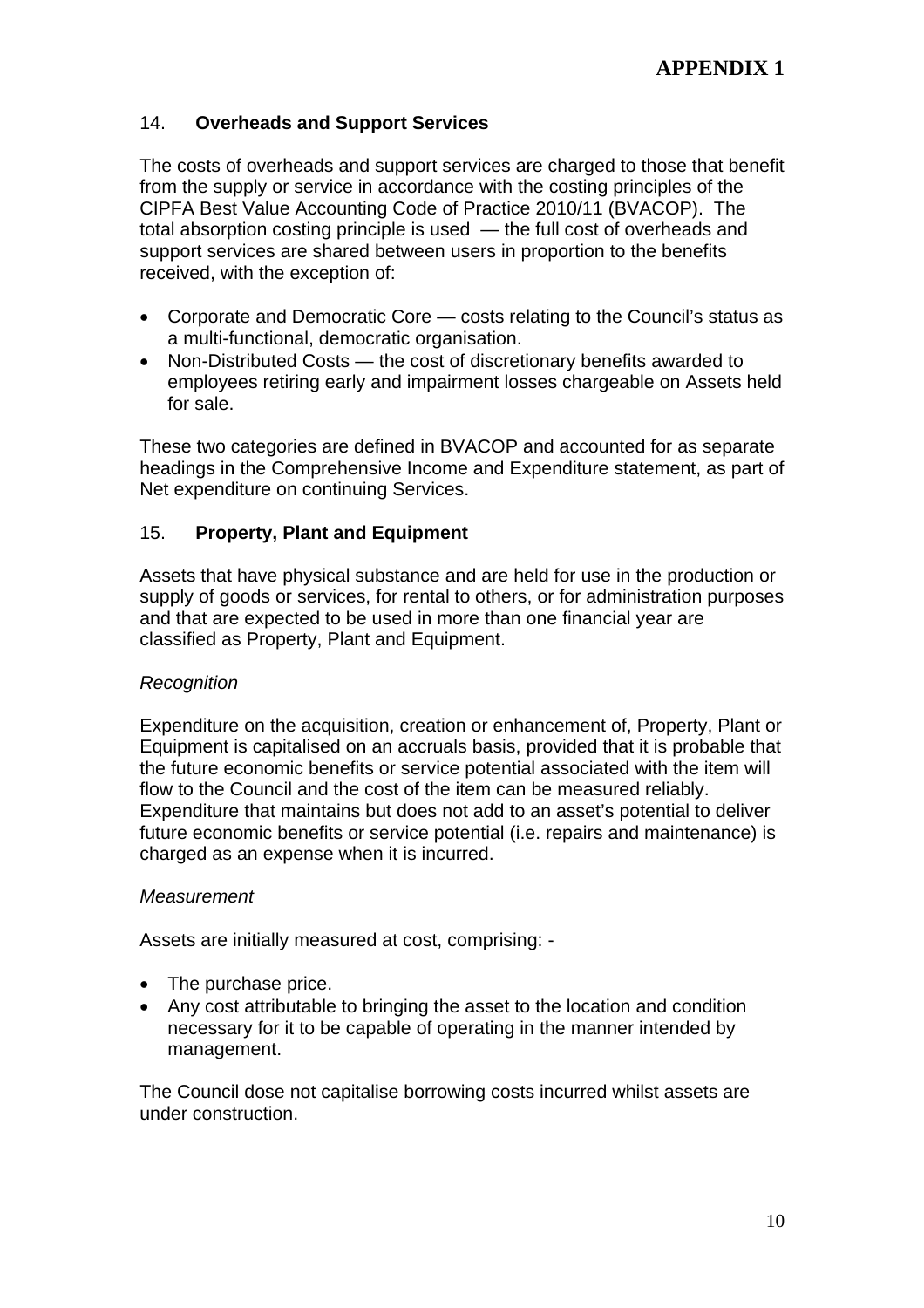The cost of assets acquired other than by purchase is deemed to be its fair value, unless the acquisition does not have commercial substance (i.e. it will not lead to a variation in the cash flows of the authority). In the latter case, where an asset is acquired via an exchange, the cost of the acquisition is the carrying amount of the asset given up by the Council.

Assets are then carried in the Balance Sheet using the following measurements bases:

- Infrastructure, Community assets and assets under construction depreciated historical cost.
- Dwellings –fair value, determined using the basis of existing use value for social housing (EUV-SH).
- All other assets fair value determined as the amount that would be paid for the asset in its existing use (existing use value – EUV).

Where there is no market-based evidence of fair value because of the specialist nature of an asset, depreciated replacement cost (DRC) is used as an estimate of fair value.

Where non-property assets that have short useful lives or low values (or both), depreciated historical cost basis is used as a proxy for fair value.

Assets included in the Balance Sheet at fair value are revalued sufficiently regularly to ensure that their carrying amount is not materially different from their fair value at the year-end, but as a minimum every five years. Increases in valuations are matched by credits to the Revaluation Reserve to recognise unrealised gains. [Exceptionally, gains might be credited to the Comprehensive Income and Expenditure Statement where they arise from reversals of a loss previously charged to a service.]

Where decreases in value are identified, they are accounted for by:

- Where there is a balance of revaluation gains for the asset in the Revaluation Reserve, the carrying amount of the asset is written down against that balance (up to the amount of the accumulated gains)
- Where there is no balance in the Revaluation Reserve or an insufficient balance, the carrying amount of the asset is written down against the relevant service line(s) in the Comprehensive Income and Expenditure Statement.

The Revaluation Reserve contains revaluation gains recognised since 1 April 2007 only, the date of its formal implementation. Gains arising before that date have been consolidated into the Capital Adjustment Account.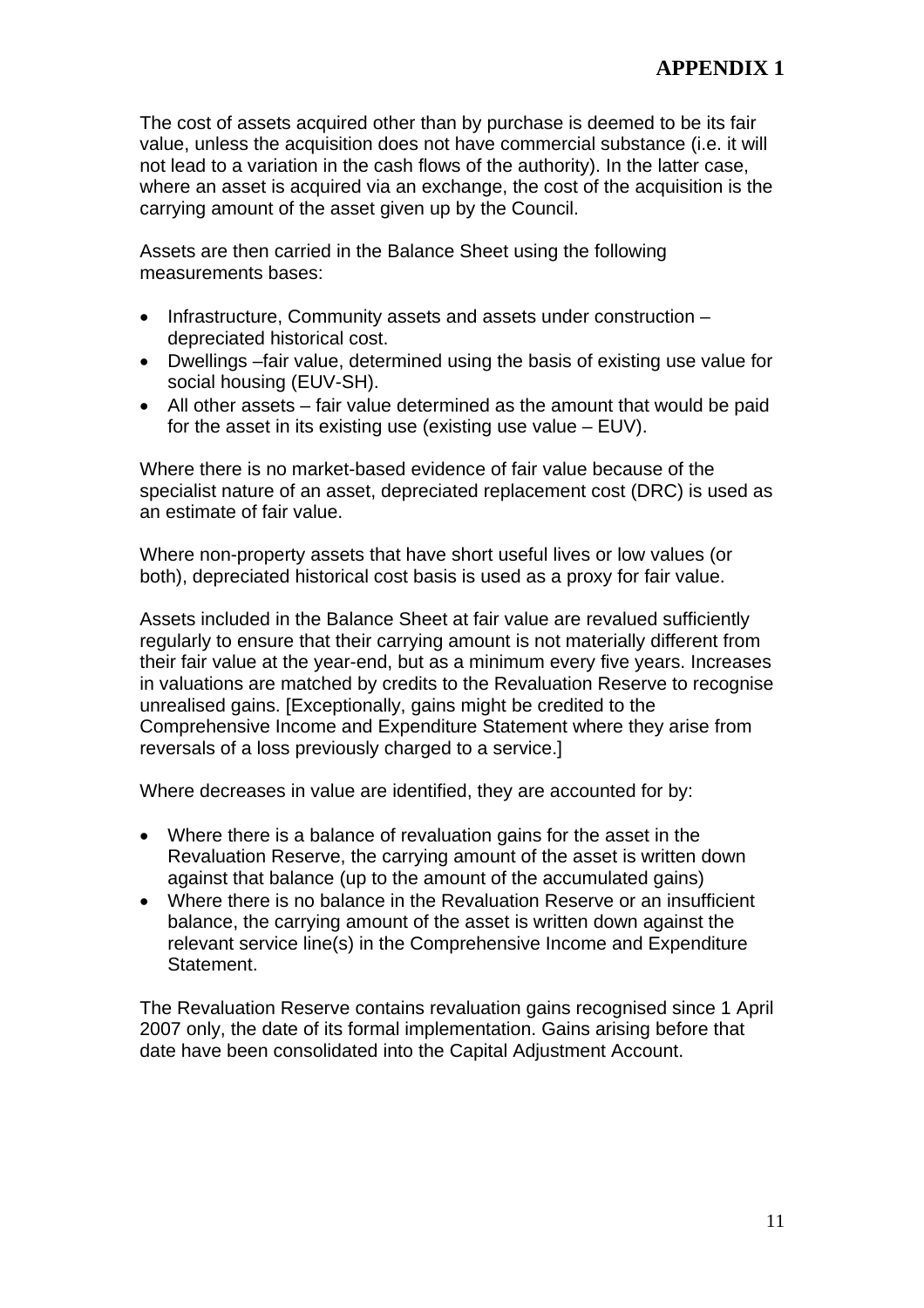## *Impairment*

Assets are assessed at each year-end as to whether there is any indication that an asset may be impaired. Where indications exist and any possible differences are estimated to be material, the recoverable amount of the asset is estimated and where this is less than the carrying amount of the asset, an impairment loss is recognised for the shortfall.

Where impairment losses are identified, they are accounted for by: -

- Where there is a balance of revaluation gains of the asset in the Revaluation Reserve, the carrying amount of the asset is written down against the balance (up to the amount of the accumulated gains).
- Where there is no balance in the Revaluation Reserve or an insufficient balance, the carrying amount of the asset is written down against the relevant service line(s) in the Comprehensive Income and Expenditure Statement.

Where an impairment loss is reversed subsequently, the reversal is credited to the relevant service line(s) in the Comprehensive Income and Expenditure Statement, up to the amount of the original loss, adjusted for depreciation that would have been charged if the loss had not been recognised.

## *Depreciation*

Depreciation is provided for on all Property, Plant and Equipment assets by the systematic allocation of their depreciable amounts over their useful lives. An exception is made for assets without a determinable finite useful life (i.e. freehold land and certain community asset) and assets that are not yet available for use (i.e. assets under construction).

Depreciation is calculated on the following bases:

- Dwellings and other buildings Straight-line allocation over the useful life of the property as estimated by the valuer.
- Vehicles, plant, furniture and equipment a percentage of the value of each class of asset in the Balance Sheet, as advised by a suitably qualified officer.
- Infrastructure straight-line allocation over 25 years.

Where an item of Property, Plant and Equipment asset has major components whose cost is significant in relation to the total cost of the item, the components are depreciated separately.

Revaluation gains are also depreciated, with an amount equal to the difference between current value depreciation charged on assets and the depreciation that would have been chargeable based on their historical cost being transferred each year from the Revaluation Reserve to the Capital Adjustment Account.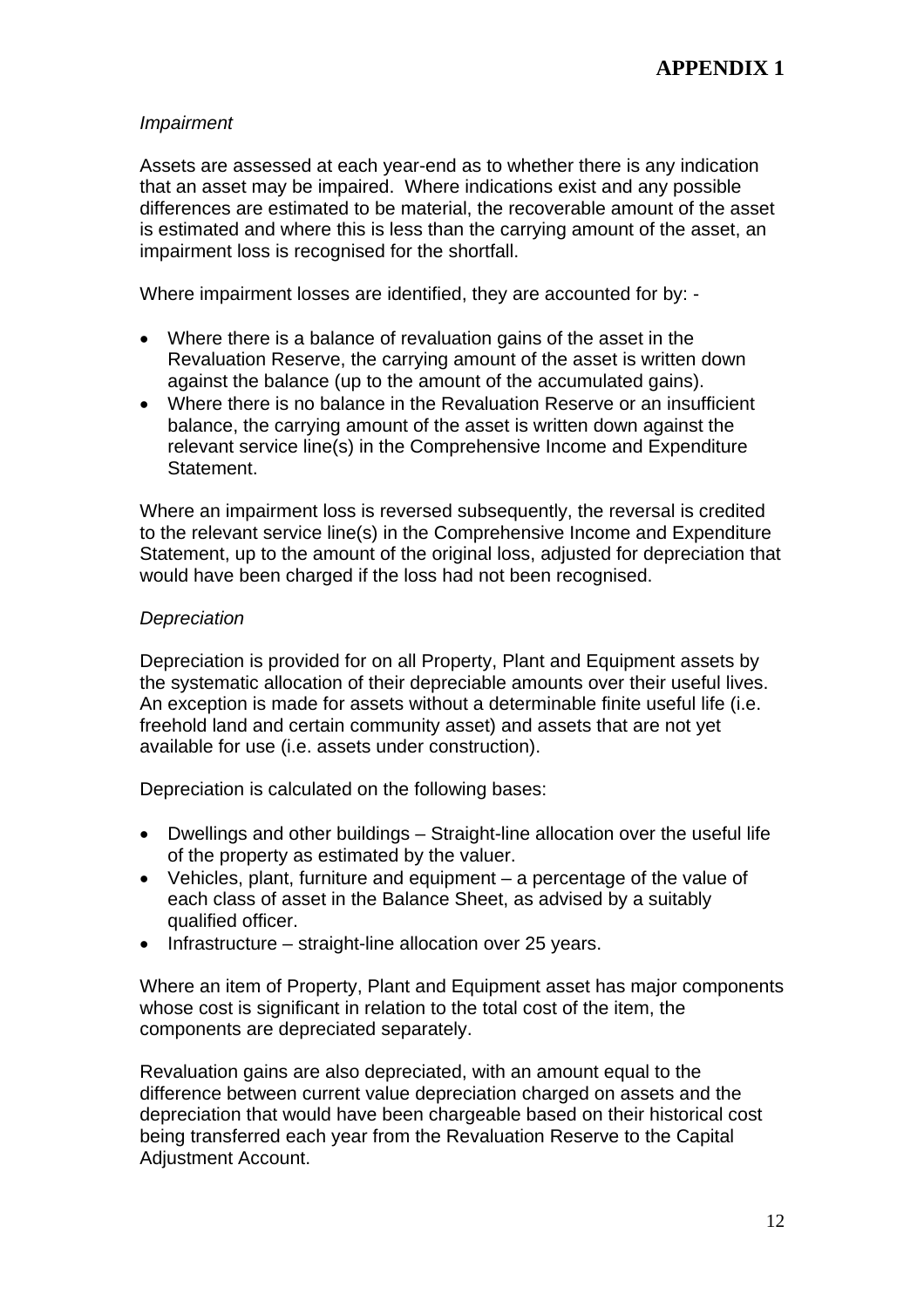#### *Disposals and Non-current Assets Held for Sale*

When if becomes probable that the carrying amount of an assets will be recovered principally through a sale transaction rather than through its continuing use, it is reclassified as an Asset Held for sale. The asset is revalued immediately before reclassification and then carried at the lower of this amount and fair value less costs to sell. Where there is a subsequent decrease to fair value less costs to sell, the loss is posted to the Other Operating Expenditure line in the Comprehensive Income and Expenditure Statement. Gains in fair value are recognised only up to the amount of any previously losses recognised in the surplus or deficit on provisions of services. Depreciation is not charged on Asset Held for Sale.

If assets no longer meet the criteria to be classified as Assets Held for Sale, they are reclassified back to Non-current assets and valued at the lower of their carrying amount before they were classified as held for sale; adjusted for depreciation, amortisation or revaluations that would have been recognised had they not been classified as Held for Sale, and their recoverable amount at the date of the decision not to sell.

Assets that are to be abandoned or scrapped are not reclassified as Assets Held for Sale.

When an asset is disposed of or decommissioned, the value of the asset in the Balance Sheet is written off to the Other Operating Expenditure line in the Comprehensive Income and Expenditure Statement as part of the gain or loss on the disposal. Receipts from disposals are credited to the same line in the Comprehensive Income and Expenditure Statement also part of the gain or loss on disposal (i.e. netted off against the carrying value of the asset at the time of disposal). Any revaluation gains accumulated for the asset in the Revaluation Reserve are transferred to the Capital Adjustment Account.

Amounts received for a disposal in excess of £10,000 are categorised as capital receipts. A proportion of receipts relating to housing disposals (75% for dwellings, 50% for land and other assets, net of statutory deductions and allowances) is payable to the Government. The balance of receipts is required to be credited to the Capital Receipts Reserve and then only can be used for new capital investment or set aside to reduce the Council's underlying need to borrow (the Capital Financing Requirement). Receipts are appropriated to the Reserve from the General Fund Balance in the Movement in Reserves Statement.

The written-off value of disposals is not a charge against Council Tax, as the cost of fixed assets is fully provided for under separate arrangements for capital financing. Amounts are appropriated to the Capital Adjustment Account from General Fund balance in the Movement in Reserves Statement.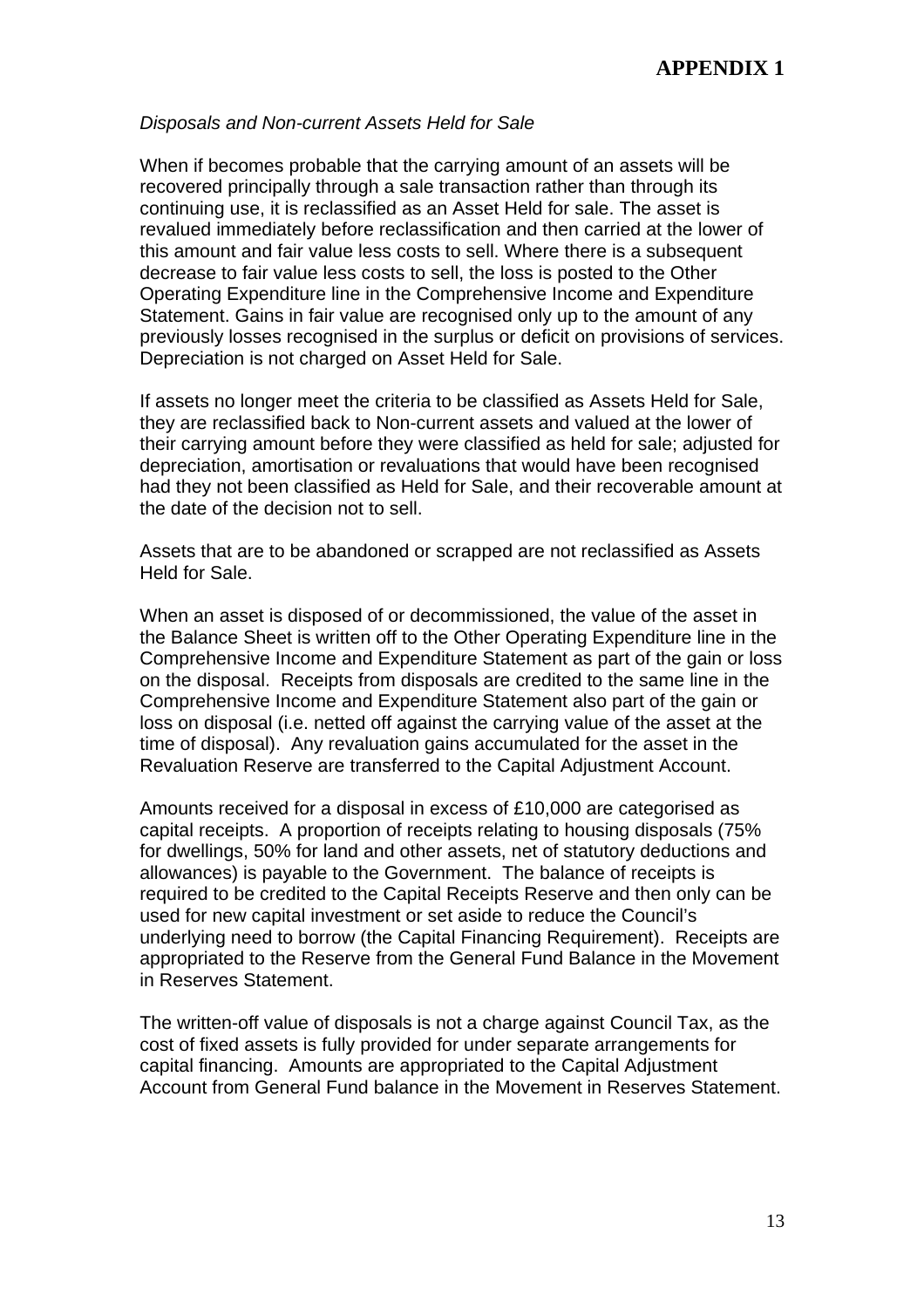# 16. **Provisions, Contingent Liabilities and Contingent Assets**

### *Provisions*

Provisions are made where an event has taken place that gives the Council a legal or constructive obligation that probably requires settlement by a transfer of economic benefits or service potential and a reliable estimate can be made of the amount of the obligation. For instance the Council may be involved in a dispute that could eventually result in the making of a settlement or the payment of compensation.

Provisions are charged as an expense to the appropriate service line in the Comprehensive Income and Expenditure Statement in the year that the Council becomes aware of the obligation, and are measured at the best estimate of the balance sheet date of the expenditure required to settle the obligation, taking into account relevant risks and uncertainties.

When payments are eventually made, they are charged to the provision setup in the Balance Sheet. Estimated settlements are reviewed at the end of each financial year, where it becomes more likely than not that a transfer of economic benefits will not now be required (or a lower settlement than anticipated is made), the provision is reversed and credited back to the relevant service revenue account.

Where some or all of the payment required to settle a provision is expected to be met by another party (e.g. from an insurance claim), this is only recognised as income in the relevant service revenue account if it is virtually certain that reimbursement will be received if the obligation is settled.

#### *Contingent Liabilities*

A contingent liability arises where an event has taken place that gives the Council a possible obligation whose existence will only be confirmed by the occurrence or otherwise of uncertain future events not wholly within the control of the Council. Contingent liabilities also arise in circumstances where a provision would otherwise be made but either it is not probable that an outflow of resources will be required or the amount of the obligation cannot be measured reliably.

Contingent liabilities are not recognised in the Balance Sheet but disclosed in a note to the accounts.